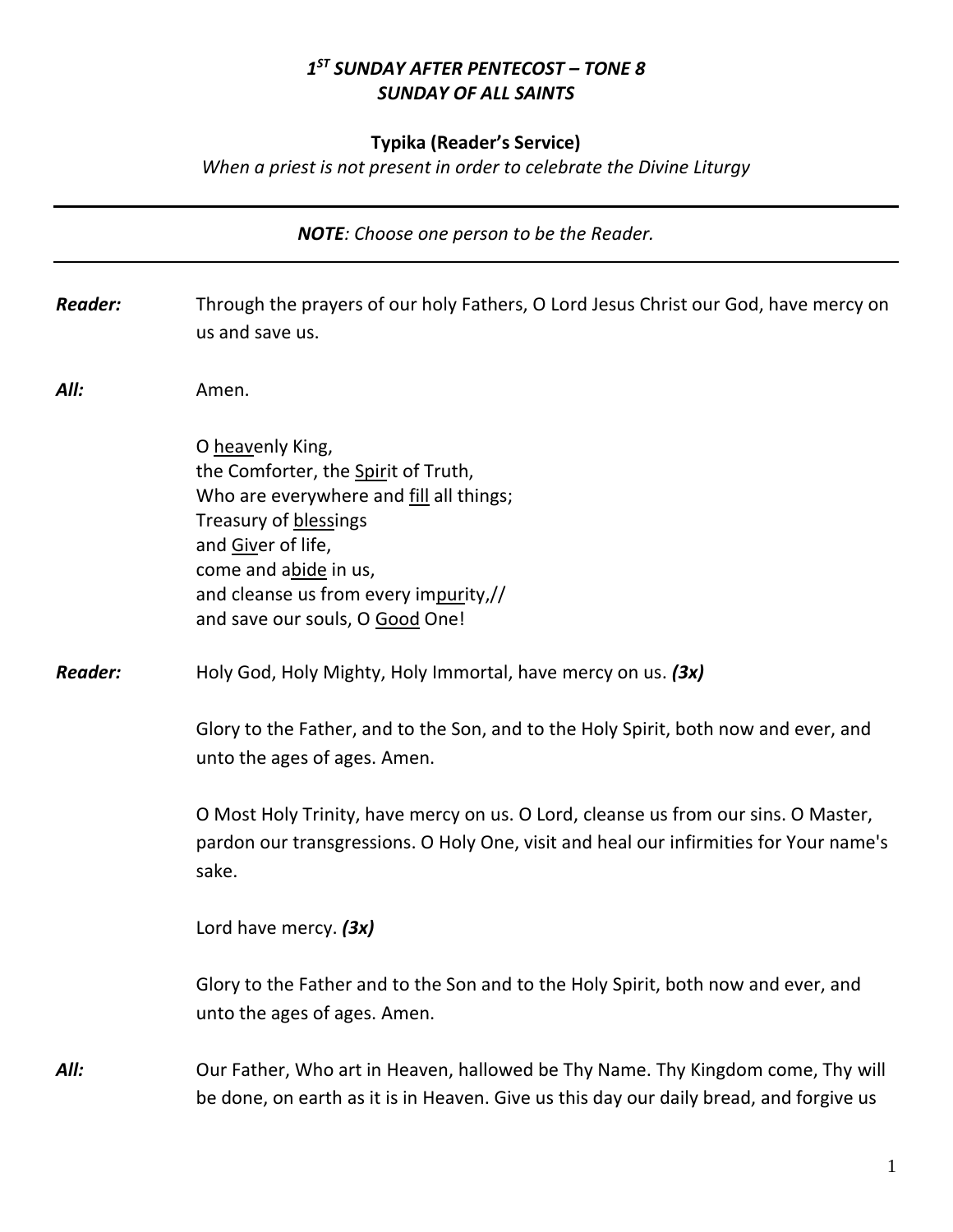our trespasses, as we forgive those who trespasses against us; and lead us not into temptation, but deliver us from the evil one.

*Reader:* Through the prayers of our Holy Fathers, Lord Jesus Christ our God, have mercy on us and save us.

*All:* Amen.

*Reader:* Lord have mercy. *(12x)*

Glory to the Father and to the Son and to the Holy Spirit, both now and ever, and unto the ages of ages. Amen.

O come let us worship God our King. O come let us worship and fall down before Christ our King and God. O come let us worship and fall down before Christ Himself, our King and God.

## **The First Antiphon** *(Ps. 103)*

Bless the Lord, O my soul; blessed are You, O Lord. Bless the Lord, O my soul, and all that is within me bless His holy name. Bless the Lord, O my soul, and forget not all His benefits: Who forgives all your iniquity, Who heals all your diseases. The Lord is compassionate and merciful, Longsuffering and of great goodness! Bless the Lord, O my soul; blessed are You, O Lord.

Glory *to the Father, and to the Son, and to the Holy Spirit.*

### **The Second Antiphon** *(Ps. 146)*

Praise the Lord, O my soul. I will praise the Lord as long as I live, I will sing praises to my God while I have being. Put not your trust in princes, In sons of men, in whom there is no salvation. When his breath departs, he returns to his earth; On that very day his plans perish. The Lord will reign forever, Your God O Zion to all generations.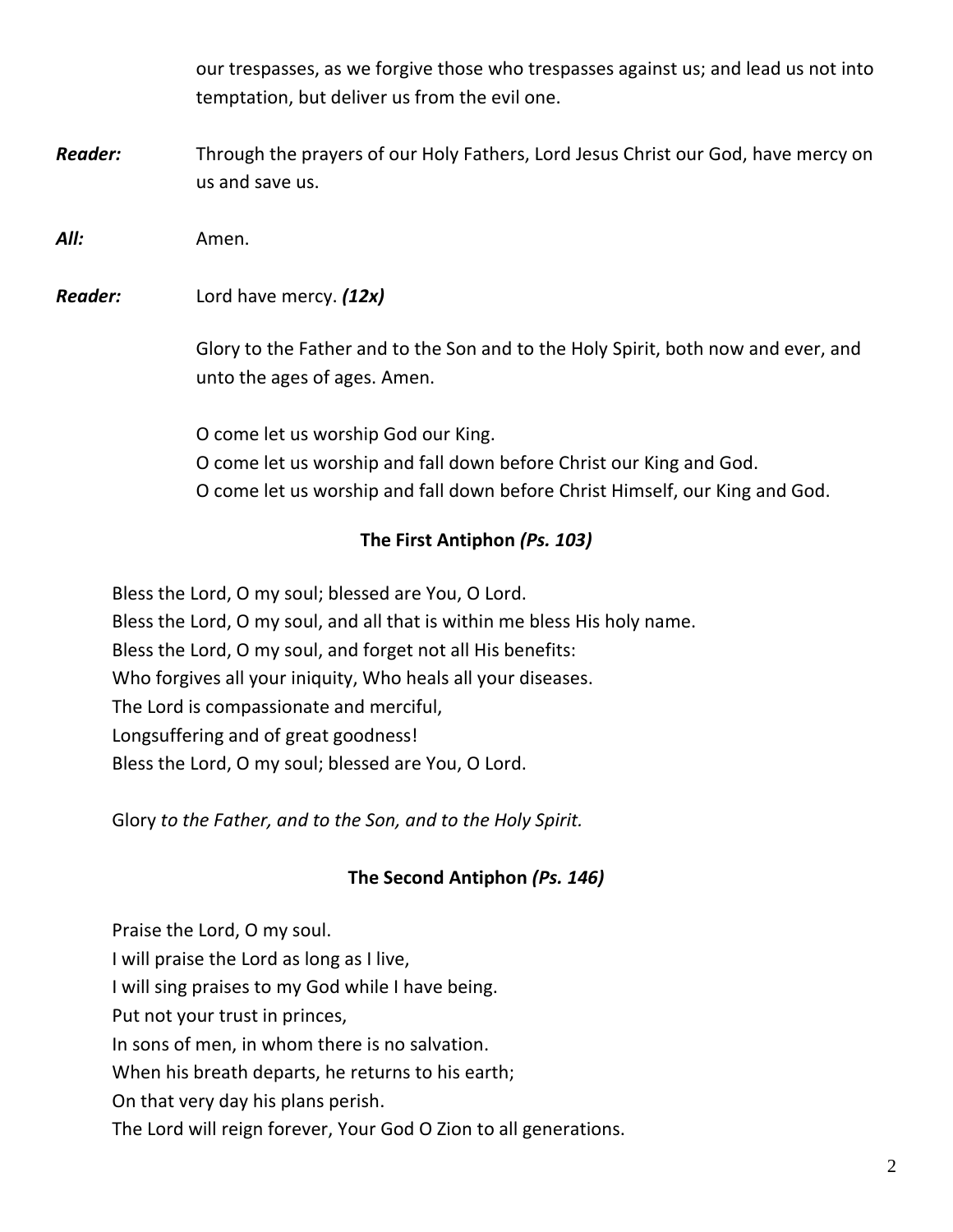Now and ever and unto ages of ages, Amen.

### **Hymn of St. Justinian**

Only-begotten Son and Immortal Word of God, Who for our salvation willed to be incarnate Of the Holy Theotokos and Ever-Virgin Mary, Who without change became man and were crucified, Who are one of the Holy Trinity, Glorified with the Father and the Holy Spirit, O Christ, our God, trampling down death by death, Save us.

### **Third Antiphon** *(Matthew 5)*

In Your kingdom remember us, O Lord, when You come in Your Kingdom Blessed are the poor in spirit, for theirs is the kingdom of heaven. Blessed are they that mourn, for they shall be comforted. Blessed are the meek, for they shall inherit the earth. Blessed are those who hunger and thirst after righteousness, for they shall be filled. Blessed are the merciful, for they shall obtain mercy. Blessed are the pure in heart, for they shall see God. Blessed are the peacemakers, for they shall be called the sons of God. Blessed are they who are persecuted for righteousness' sake, for theirs is the kingdom of heaven. Blessed are you when men shall revile you, and persecute you, and shall say all manner of evil against you falsely, for my sake. Rejoice, and be exceeding glad, for great is your reward in heaven.

### **Tone 8 Troparion** *(Resurrection)*

You descended from on high, O Merciful One! You accepted the three day burial to free us from our sufferings!// O Lord, our Life and Resurrection, glory to You!

Glory to the Father, and to the Son, and to the Holy Spirit,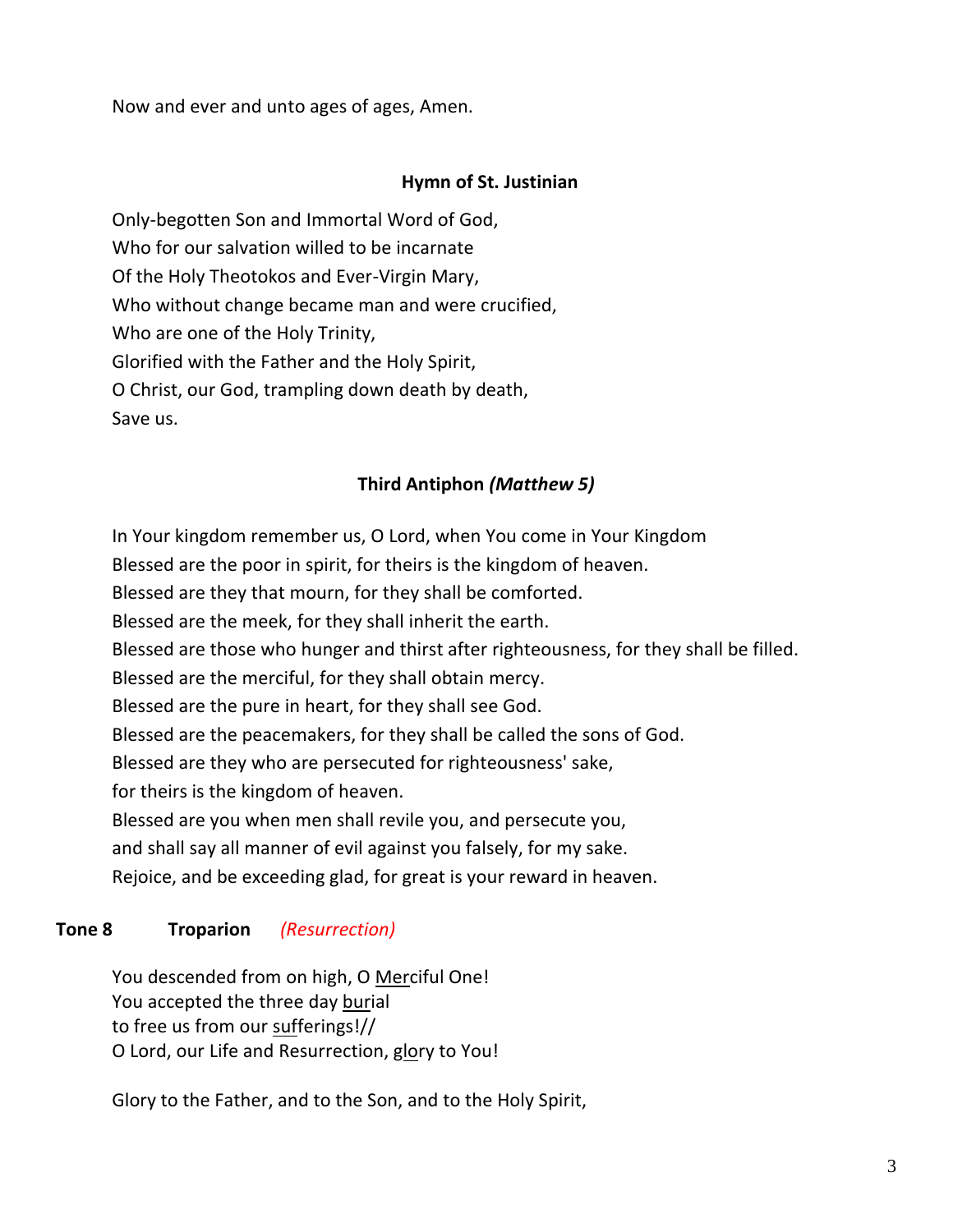## **Tone 4 Troparion** *(Feast)*

As with fine porphyry and royal purple, Your Church has been adorned with Your martyr's blood shed through-out all the world. She cries to You, O Christ God: "Send down Your bounties on Your people,// grant peace to Your habitation and great mercy to our souls!"

Now and ever and unto ages of ages. Amen.

### **Tone 8 Kontakion** *(Feast)*

The universe offers You the God-bearing Martyrs as the first fruits of creation, O Lord and Creator. By their prayers keep Your Church, Your habitation, in abiding peace// through the Theotokos, O most Merciful One!

#### **Trisagion Hymn**

Holy God, Holy mighty, Holy Immortal have mercy on us. (3x)

Glory to the Father, and to the Son, and to the Holy Spirit, both now and ever, and unto the ages of ages. Amen.

Holy Immortal have mercy on us. Holy God, Holy mighty, Holy Immortal have mercy on us.

### *Prokeimenon*

| <b>Reader:</b> | The Prokeimenon in the 8 <sup>th</sup> Tone<br>Pray and make your vows / before the Lord, our God! (Ps 75/76:11) |
|----------------|------------------------------------------------------------------------------------------------------------------|
| All:           | Pray and make your vows / before the Lord, our God!                                                              |
| <b>Reader:</b> | In Judah God is known; His name is great in Israel.                                                              |
| All:           | Pray and make your vows / before the Lord, our God!                                                              |
| <b>Reader:</b> | In the $4th$ Tone - God is wonderful in His saints, / the God of Israel. (Ps 67/68:35)                           |
| All:           | God is wonderful in His saints, / the God of Israel.                                                             |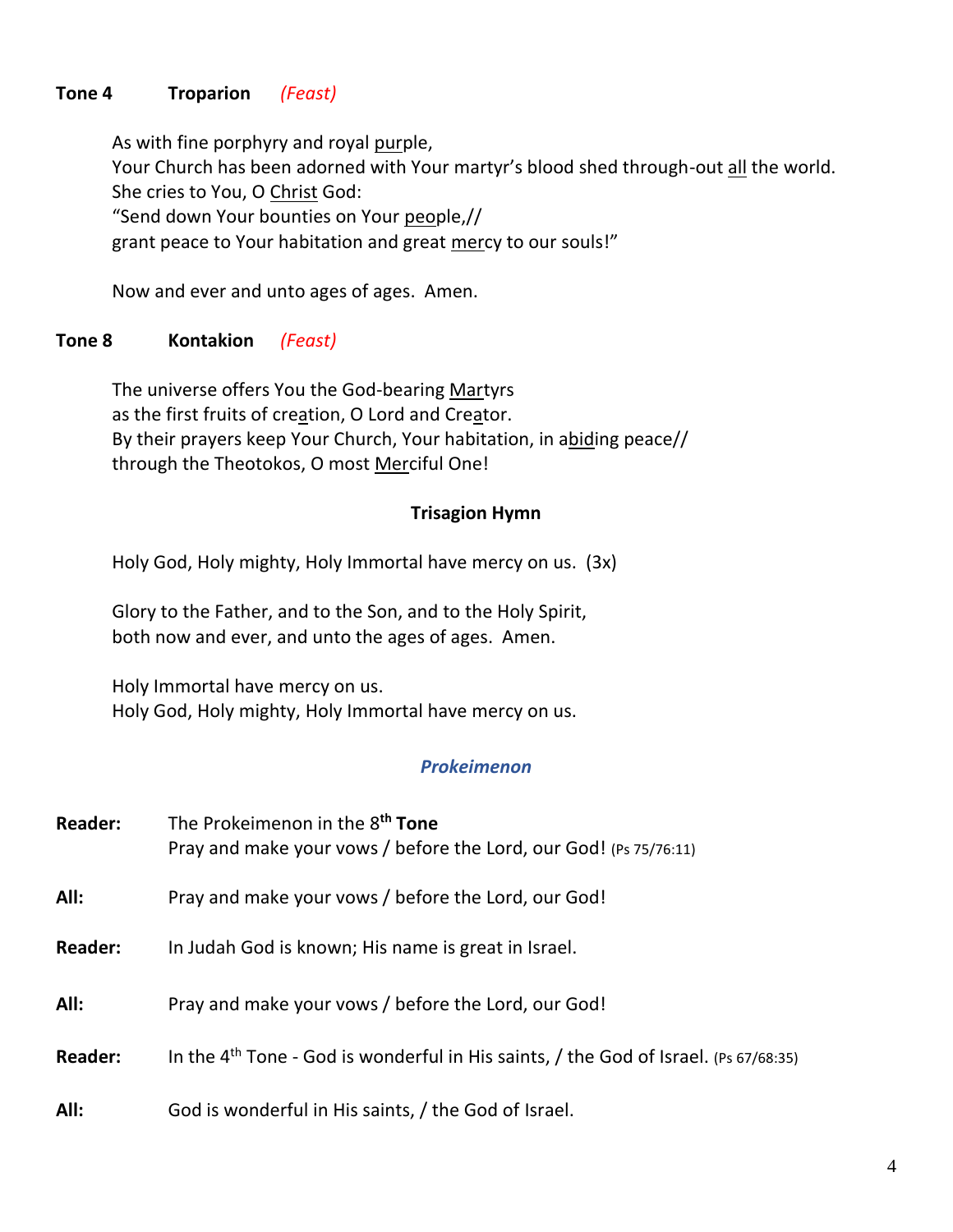### **Epistle**

| <b>Reader:</b> | The Reading is from the Epistle of Paul to the Hebrews -<br>Hebrews 11:33-12:2                               |
|----------------|--------------------------------------------------------------------------------------------------------------|
| <b>Reader:</b> | In the 4 <sup>th</sup> Tone: Alleluia! Alleluia! Alleluia!                                                   |
| All:           | Alleluia, Alleluia, Alleluia!                                                                                |
| <b>Reader:</b> | The righteous cried and the Lord heard them and delivered them out of all their<br>troubles. $(Ps 33/34:18)$ |
| All:           | Alleluia, Alleluia, Alleluia!                                                                                |
| <b>Reader:</b> | Many are the afflictions of the righteous; the Lord will deliver them out of them all.<br>(Ps 33/34:20)      |
| All:           | Alleluia, Alleluia, Alleluia!                                                                                |
|                | <b>The Gospel</b>                                                                                            |
| <b>Reader:</b> | The Reading is from the Holy Gospel according to St. Matthew.                                                |
| All:           | Glory to You, O Lord, Glory to You!                                                                          |
| <b>Reader:</b> | Matthew 10:32-33, 37-38; 19:27-30                                                                            |
| All:           | Glory to You, O Lord, Glory to You!                                                                          |

### **The Creed**

## *(Read Together)*

I believe in one God, the Father Almighty, Maker of heaven and earth and of all things visible and invisible. And in one Lord Jesus Christ, the Son of God, the Only-begotten, begotten of the Father before all ages; Light of Light, true God of true God; begotten, not made; of one essence with the Father; by Whom all things were made; Who for us men and for our salvation came down from heaven,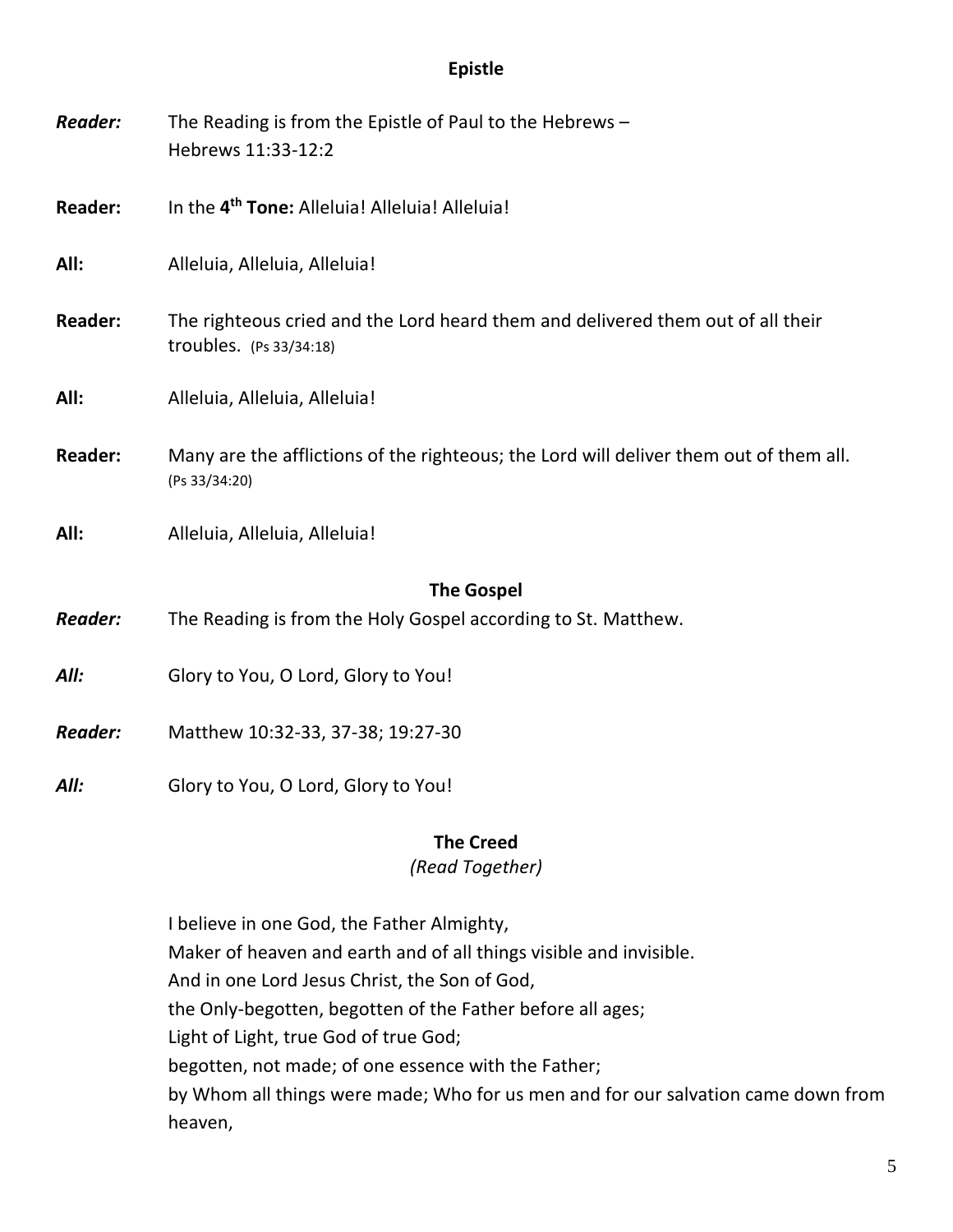| <b>Hymn to the Theotokos</b> |                                                                                                                                                                                                                                                                                                                                                                                                                                                                                                                                                                                                                                                                                                                                                                                                           |  |
|------------------------------|-----------------------------------------------------------------------------------------------------------------------------------------------------------------------------------------------------------------------------------------------------------------------------------------------------------------------------------------------------------------------------------------------------------------------------------------------------------------------------------------------------------------------------------------------------------------------------------------------------------------------------------------------------------------------------------------------------------------------------------------------------------------------------------------------------------|--|
| All:                         | One is Holy, One is the Lord, Jesus Christ, to the Glory of God the Father. Amen.                                                                                                                                                                                                                                                                                                                                                                                                                                                                                                                                                                                                                                                                                                                         |  |
| Reader:                      | Lord, have mercy. (12x)                                                                                                                                                                                                                                                                                                                                                                                                                                                                                                                                                                                                                                                                                                                                                                                   |  |
| All:                         | Amen.                                                                                                                                                                                                                                                                                                                                                                                                                                                                                                                                                                                                                                                                                                                                                                                                     |  |
| <b>Reader:</b>               | Through the prayers of our Holy Fathers, Lord Jesus Christ our God, have mercy on us<br>and save us.                                                                                                                                                                                                                                                                                                                                                                                                                                                                                                                                                                                                                                                                                                      |  |
| All:                         | Our Father, Who art in Heaven, hallowed be Thy name. Thy kingdom come, Thy will be<br>done, on earth as it is in heaven. Give us this day our daily bread, and forgive us our<br>trespasses, as we forgive those who trespass against us; and lead us not into<br>temptation, but deliver us from the evil one.                                                                                                                                                                                                                                                                                                                                                                                                                                                                                           |  |
| Reader:                      | Remit, pardon, forgive, O God, our offenses, both voluntary and involuntary, in deed<br>and word, in knowledge and ignorance, by day and by night, in mind and thought;<br>forgive us all things, for You are good and the Lover of mankind.                                                                                                                                                                                                                                                                                                                                                                                                                                                                                                                                                              |  |
|                              | and was incarnate of the Holy Spirit and the Virgin Mary, and became man;<br>And was crucified for us under Pontius Pilate, and suffered and was buried;<br>And the third day He rose again according to the Scriptures;<br>And ascended into heaven, and sits at the right hand of the Father;<br>And He shall come again, with glory, to judge the living and the dead;<br>Whose kingdom shall have no end.<br>And in the Holy Spirit, the Lord, the Giver of life; Who proceeds from the Father;<br>Who with the Father and the Son together is worshipped and glorified;<br>Who spoke by the prophets.<br>In One, Holy, Catholic, and Apostolic Church.<br>I acknowledge one baptism for the remission of sins.<br>I look for the resurrection of the dead, and the life of the age to come.<br>Amen. |  |

It is truly meet to bless you O Theotokos, Ever-blessed and most pure, and the Mother of our God. More honorable than the Cherubim, and more glorious beyond compare than the Seraphim: without defilement you gave birth to God the Word: true Theotokos, we magnify you.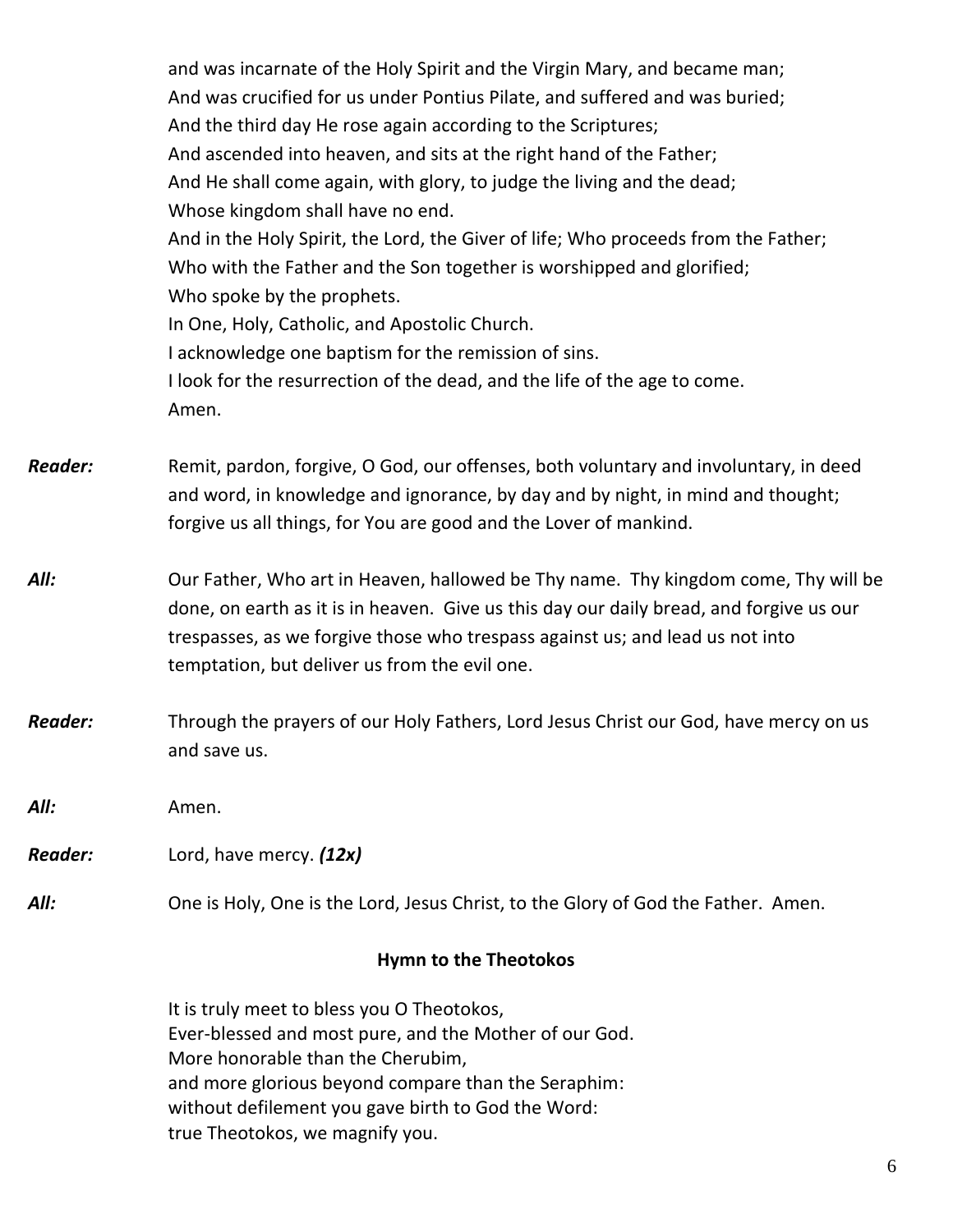*Reader:* Glory to the Father, and to the Son, and to the Holy Spirit, both now and ever, and unto the ages of ages. Amen. Lord, have mercy. *(3x)*

*All:* O Lord, Bless.

### *Reader (Facing the Main Icons):*

Through the prayers of our holy Fathers, O Lord Jesus Christ our God, have mercy on us and save us.

*All:* Amen.



#### 1 Sunday After Pentecost Typika.docxJune 16, 2022

#### **Introduction**

The first Sunday after the Feast of Holy Pentecost is observed by the Orthodox Church as the Sunday of All Saints. This day has been designated as a commemoration of all of the Saints, all the Righteous, the Prophets, Apostles, Martyrs, Confessors, Shepherds, Teachers, and Holy Monastics, both men and women alike, known and unknown, who have been added to the choirs of the Saints and shall be added, from the time of Adam until the end of the world, who have been perfected in piety and have glorified God by their holy lives.

#### **Background**

Honoring the friends of God with much reverence, the Prophet-King David says, "But to me, exceedingly honorable are Thy

friends, O Lord" (Ps. 138:16). And the Apostle Paul, recounting the achievements of the Saints, and setting forth their memorial as an example that we might turn away from earthly things and from sin, and emulate their patience and courage in the struggles for virtue, says, "Wherefore seeing we also are compassed about with so great a cloud of witnesses, let us lay aside every burden, and the sin which doth so easily beset us, and let us run with patience the race that is set before us" (Heb. 12:1).

This commemoration began as the Sunday (Synaxis) of All Martyrs; to them were added all the ranks of Saints who bore witness (the meaning of "Martyr" in Greek) to Christ in manifold ways, even if occasion did not require the shedding of their blood.

Therefore, guided by the teaching of the Divine Scriptures and Apostolic Tradition, we honor all the Saints, the friends of God, for they are keepers of God's commandments, shining examples of virtue, and benefactors of mankind. Of course,